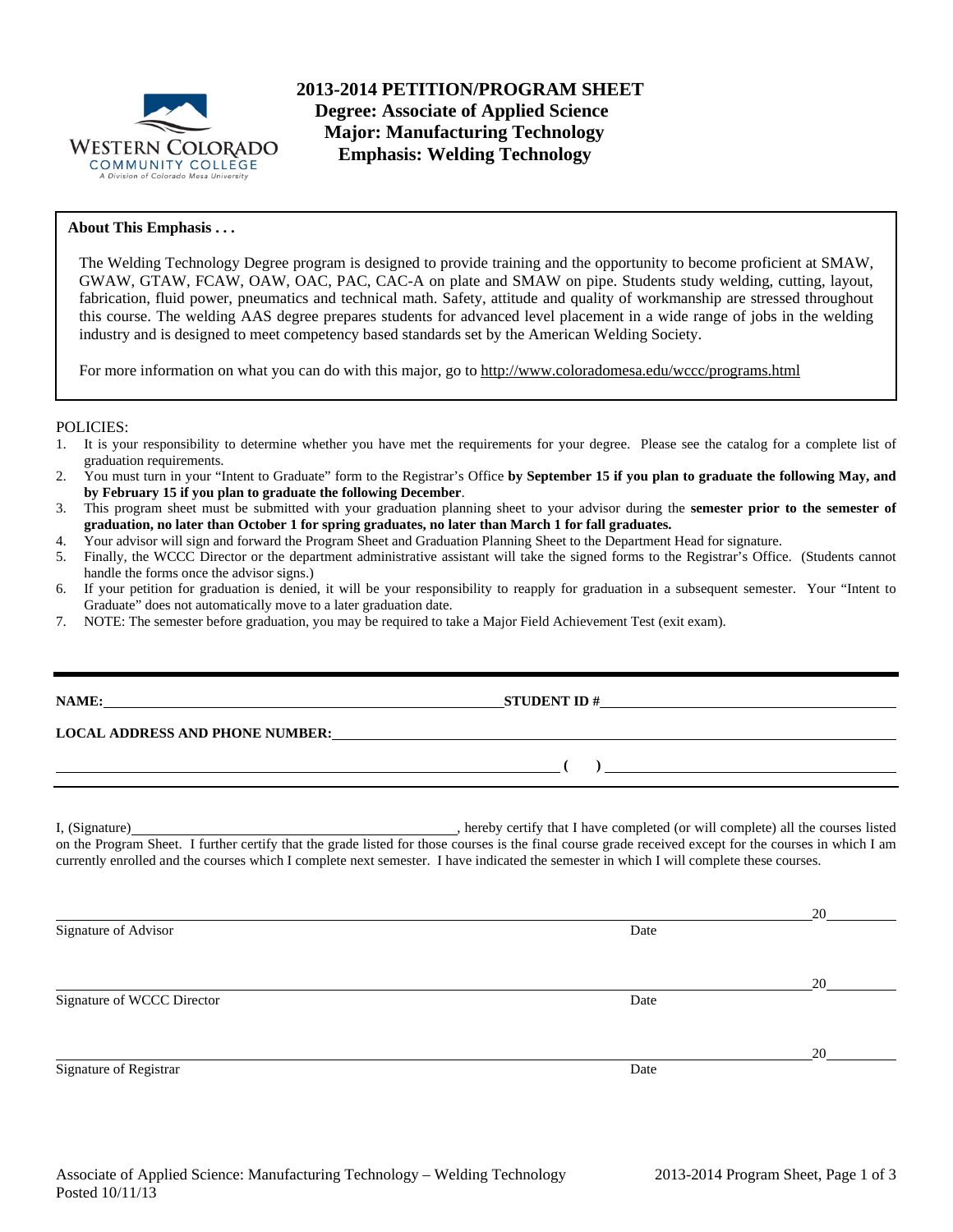### **Students should work closely with a faculty advisor when selecting and scheduling courses prior to registration.**

Degree Requirements:

- 64 semester hours total (A minimum of 16 taken at CMU in no fewer than two semesters)
- 2.00 cumulative GPA or higher in all CMU coursework and a "C" or better must be achieved in coursework toward major content area.
- Pre-collegiate courses (usually numbered below 100) cannot be used for graduation.
- A student must follow the CMU graduation requirements either from 1) the program sheet for the major in effect at the time the student officially declares a major; or 2) a program sheet for the major approved for a year subsequent to the year during which the student officially declares the major and is approved for the student by the department head. Because a program may have requirements specific to the degree, the student should check with the faculty advisor for additional criteria. It is the student's responsibility to be aware of, and follow, all requirements for the degree being pursued. Any exceptions or substitutions must be approved by the student's faculty advisor and Department Head.
- See the "Undergraduate Graduation Requirements" in the catalog for additional graduation information.

**GENERAL EDUCATION REQUIREMENTS** (Minimum 15 semester hours) See the current catalog for a list of courses that fulfill the requirements below. If a course is on the general education list of options and a requirement for your major, you must use it to fulfill the major requirement and make a different selection within the general education requirement.

| Course No Title                                                                                                                    |                                                                                                                |             |  | Sem.hrs Grade Term/Trns |
|------------------------------------------------------------------------------------------------------------------------------------|----------------------------------------------------------------------------------------------------------------|-------------|--|-------------------------|
|                                                                                                                                    | <b>Communication</b> (6 semester hours)<br><b>ENGL 111 English Composition</b><br>ENGL 112 English Composition | 3<br>3      |  |                         |
| -OR-                                                                                                                               |                                                                                                                |             |  |                         |
|                                                                                                                                    | ENGL 111 English Composition and<br>SPCH 101 Interpersonal Communication or<br>SPCH 102 Speechmaking           | 3<br>3<br>3 |  |                         |
| <b>Math: Minimum Math 107 Career Mathematics (Minimum 3)</b><br>semester hours)<br>3                                               |                                                                                                                |             |  |                         |
| Social Sciences, Natural Science, Fine Arts, or Humanities or<br>Selected Applied Studies Courses* (Minimum 6 semester hours)<br>3 |                                                                                                                |             |  |                         |

\_\_\_\_\_\_ \_\_\_\_ \_\_\_\_\_\_\_\_\_\_\_\_\_\_\_\_\_\_\_\_\_\_\_\_ 3 \_\_\_\_\_ \_\_\_\_\_\_\_\_

Course No Title Sem.hrs Grade Term/Trns

**OTHER LOWER DIVISION REQUREMENTS** 

|                 | <b>Wellness</b> (2 semester hours) |  |  |
|-----------------|------------------------------------|--|--|
| <b>KINE 100</b> | Health and Wellness                |  |  |
| KINA 1          |                                    |  |  |

#### **ASSOCIATE OF APPLIED SCIENCE: MANUFACTURING TECHNOLOGY – WELDING TECHNOLOGY COURSE REQUIREMENTS**

(47 semester hours)

| <b>Core Classes</b> |                                        |   |  |
|---------------------|----------------------------------------|---|--|
| CADT101             | Introduction to Computers              | 1 |  |
| CADT108             | Computer Aided Design                  | 3 |  |
| <b>MAMT105</b>      | Print Reading/Sketching                | 2 |  |
| MAMT101             | Intro to Manufacturing                 | 2 |  |
| MAMT115             | Intro to Machine Shop                  | 3 |  |
| MAMT150             | Intro to Numerical Control             | 1 |  |
| MAMT160             | Properties of Materials                | 2 |  |
| TSTG 150            | <b>Fluid Power</b>                     | 3 |  |
| TSTG 220            | <b>Industry Employment Practices 3</b> |   |  |
| OR                  |                                        |   |  |
| TSTG 120            | <b>Industrial Safety Practices</b>     | 3 |  |
|                     |                                        |   |  |
| WELD110             | Shielded Metal Arc Welding             | 3 |  |
| WELD117             | Oxy/Fuel & Plasma Cutting              | 3 |  |
| WELD133             | <b>Metal Fabrication Methods</b>       | 3 |  |
| WELD144             | <b>Welding Business Operations</b>     | 3 |  |
| WELD211             | <b>GMAW/FCAW</b>                       | 3 |  |
| WELD230             | Gas Tungsten Arc Welding               | 3 |  |
| WELD 240            | PIPE Welding                           | 3 |  |
| WELD 270            | <b>Practical Applications</b>          | 3 |  |
|                     |                                        |   |  |
|                     |                                        |   |  |

\_\_\_\_\_\_ \_\_\_\_ \_\_\_\_\_\_\_\_\_\_\_\_\_\_\_\_\_\_\_\_\_\_\_\_ \_\_\_\_ \_\_\_\_\_ \_\_\_\_\_\_\_\_

**Electives:(**3 semester hours) \_\_\_\_\_\_ \_\_\_\_ \_\_\_\_\_\_\_\_\_\_\_\_\_\_\_\_\_\_\_\_\_\_\_\_ \_\_\_\_ \_\_\_\_\_ \_\_\_\_\_\_\_\_

TOTAL:64 Semester Hours

\*Please see your advisor for requirements specific to this program.

Students in Welding may be required to purchase approximately \$500.00 in tools and personal safety welding equipment. This does not include required textbooks. These costs may vary with student need and brand or quality of tools or equipment purchased. All safety glasses must meet the minimum industry safety standard of Z-87 with side shields. CMU / WCCC has lockers with required tools available for rent at \$ 50.00 per semester.